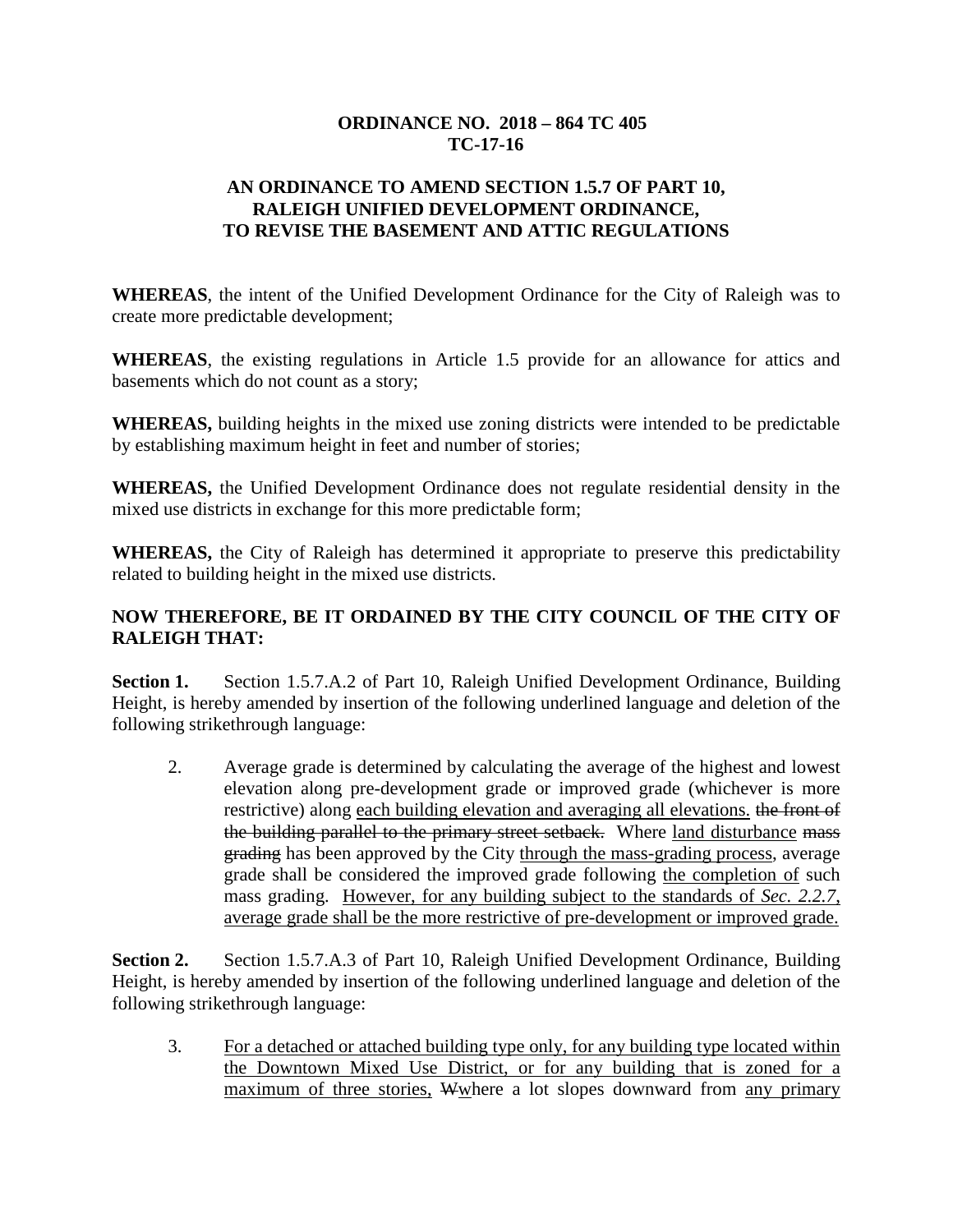street the property line, 4 one story that is additional to the specified maximum number of stories may be built on the lower portion of the lot. This provision shall not be applicable for any structure that includes a basement.

**Section 2.** Section 1.5.7.A.5 of Part 10, Raleigh Unified Development Ordinance, Building Height, is hereby amended by insertion of the following underlined language and deletion of the following strikethrough language:

5. For a detached or attached building type only, Aan attic does not count as a story where 50% or more of the attic floor area has a clear height of less than 7.5 feet; measured from the finished floor to the finished ceiling. To be classified as an attic, the space must also meet the specifications as provided in the defined term in *Article 12.2, Defined Terms*.

**Section 3**. Section 1.5.7.A.6 of Part 10, Raleigh Unified Development Ordinance, Building Height, is hereby deleted in its entirety and rewritten as follows:

6. When 50% or more of the perimeter wall area of a detached or attached building is located below grade, the building contains a basement. The floor of this level must be located entirely below finished grade. This provision can be utilized in other building types; however, the entirety of the floor area may only be used for storage, mechanical equipment, parking, laundry or waste collection.

**Section 4**. Section 1.5.7.B of Part 10, Raleigh Unified Development Ordinance, Ground Floor Elevation, is hereby amended by insertion of the following underlined language:

Ground floor elevation is measured from the average curb level of the adjoining street(s), or if no curb exists, the average level of the center crown of the street to the top of the finished ground floor. The floor of the basement meeting the specifications of *Article 12.2, Defined Terms,* is not the ground floor.

**Section 5.** Section 7.2.8.D of Part 10, Raleigh Unified Development Ordinance, Retaining Walls, is hereby amended by insertion of the following underlined language and deletion of the following strikethrough language:

### **D. Retaining Walls**

Retaining walls that are located within 30 feet of a public sidewalk shall be required to adhere to the following.

1. A freestanding retaining wall may not exceed a continuous, uninterrupted height of  $15$  10 feet. Additional height above 10 feet may be permitted, provided the wall contains a minimum 2-foot step back for each 15 additional 10 feet of wall height. A type C2 Street Protective Yard shall be required for any freestanding retaining wall of at least 10 feet in height.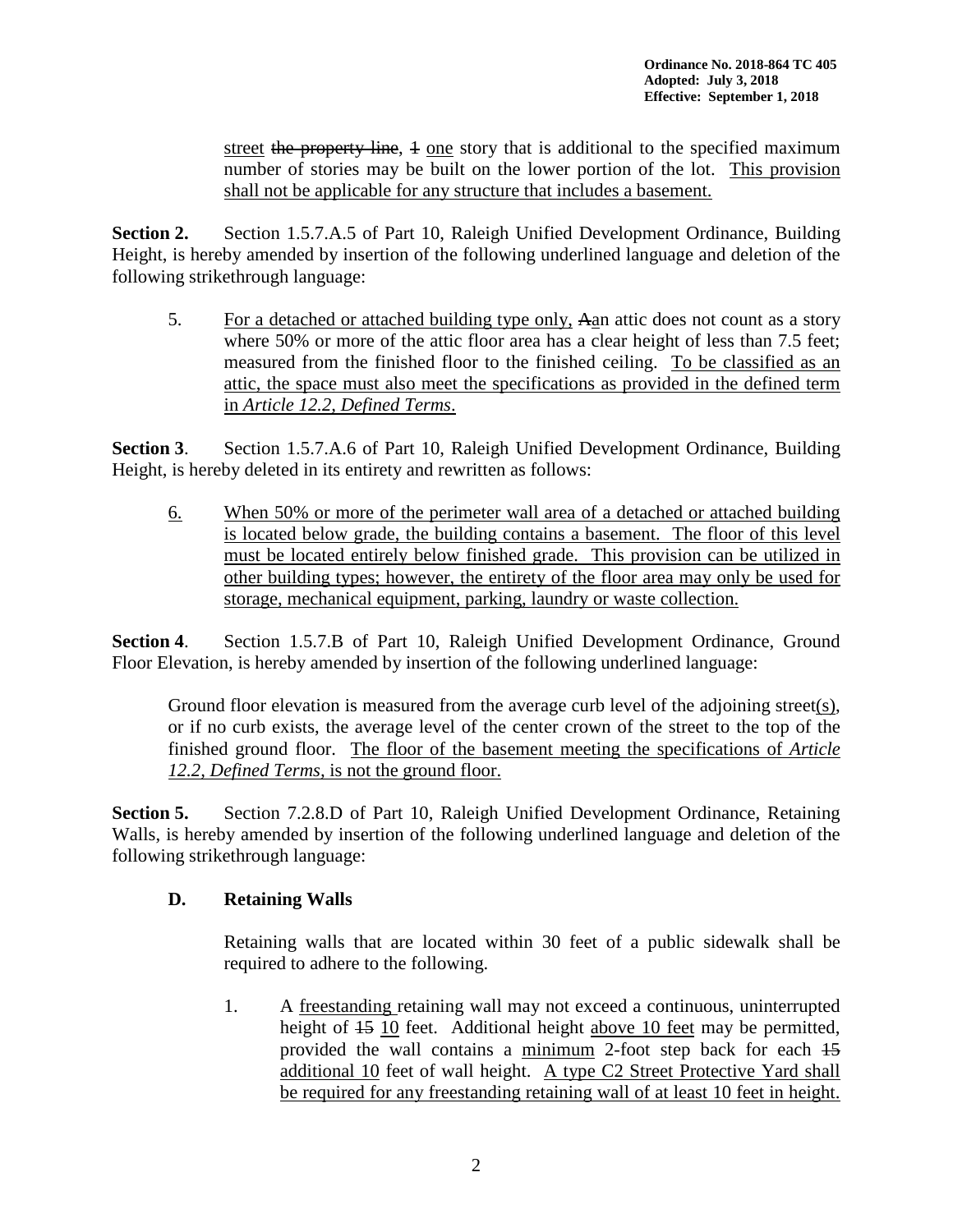Where the retaining wall gains additional height with a step back, the step back area shall provide the quantity of shrubs equal to a type C3 Street Protective Yard.

- 2. This regulation shall not apply to walls associated with culverts or stream crossings or to transportation improvements, such as bridge overpass structures for streets or railroads.
- 3. A building foundation wall that is integrated into an apartment, general, civic, or mixed use building type and facing any primary street must meet the following standards:
	- a. The transparency and blank wall standards enumerated for the building type shall apply to the building foundation wall.
	- b. When the building foundation wall is located within 30 feet of any primary street, it shall have a maximum height of 5 feet. Average grade shall not be applied in determining the maximum height in this instance.
	- c. The building foundation wall shall be constructed or finished with the same primary materials as the building.

**Section 6.** Section 12.2 of the Part 10 Raleigh Unified Development Ordinance, Definitions, is hereby amended to include the following defined terms, listed in alphabetical order:

# **Attic**

An unfinished space between roof framing and the ceiling of rooms below that is accessed by ladder or permanent stairs. This area is used for storage or mechanical equipment and cannot be used as habitable space. If an attic is converted to a habitable space, such conversion shall cause the area to be deemed as an additional story.

### **Building Foundation Wall**

A structural portion of a building that serves to retain grade or maintain a continuous ground floor elevation. A building foundation wall is an integral part of the structure of a building.

### **Freestanding Retaining Wall**

A wall that serves to retain soil where the change in ground elevation exceeds to the angle of repose of the soil. A freestanding wall can be completely disconnected from a building. It can also touch a building, but should not be a structural element that is needed to support the building.